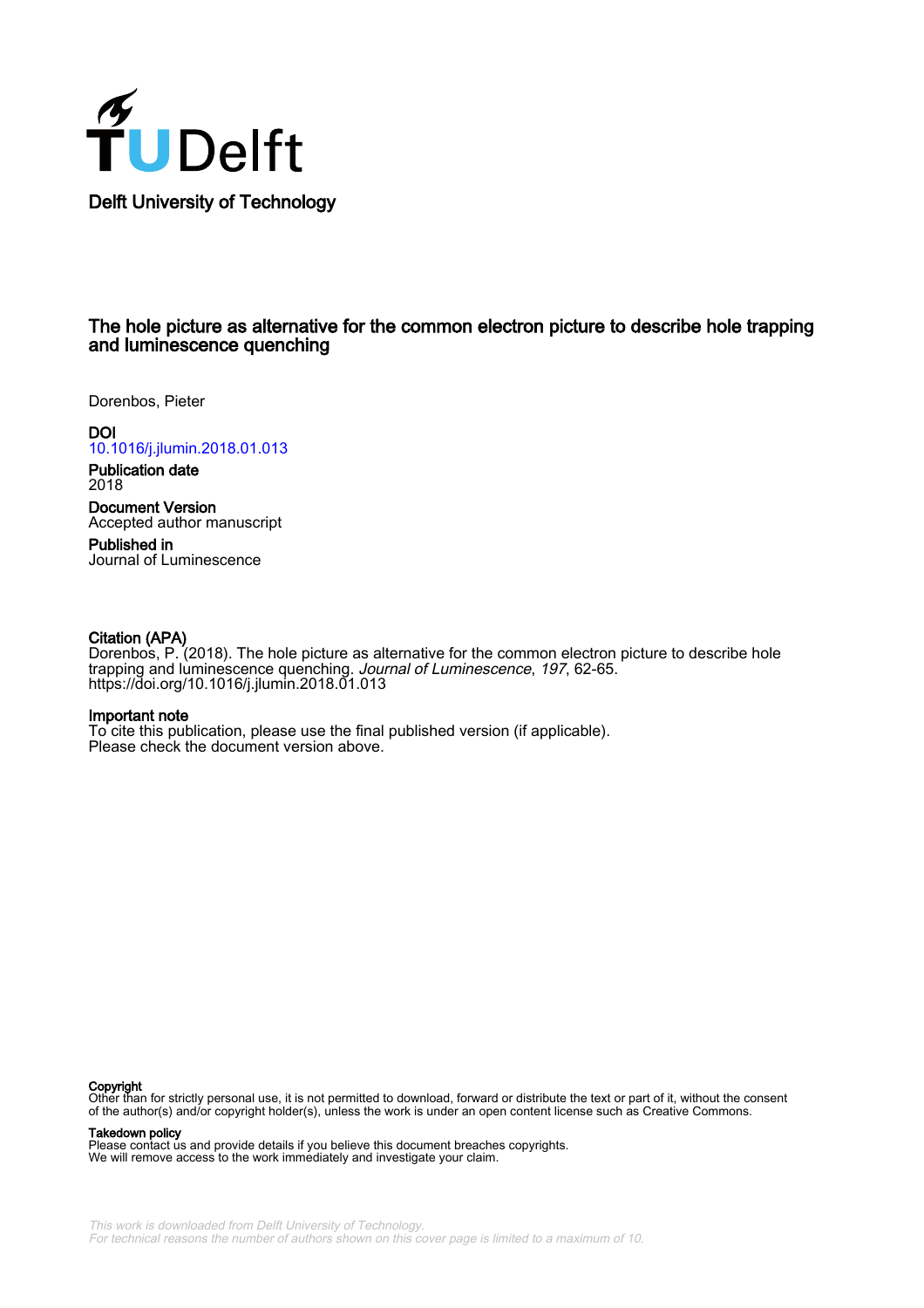# Author's Accepted Manuscript

The hole picture as alternative for the common electron picture to describe hole trapping and luminescence quenching

Pieter Dorenbos



PII: S0022-2313(17)32119-1<br>DOI: https://doi.org/10.1016/i.j <https://doi.org/10.1016/j.jlumin.2018.01.013> Reference: LUMIN15298

To appear in: *Journal of Luminescence*

Received date: 6 December 2017 Revised date: 9 January 2018 Accepted date: 10 January 2018

Cite this article as: Pieter Dorenbos, The hole picture as alternative for the common electron picture to describe hole trapping and luminescence quenching, *Journal of Luminescence,* <https://doi.org/10.1016/j.jlumin.2018.01.013>

This is a PDF file of an unedited manuscript that has been accepted for publication. As a service to our customers we are providing this early version of the manuscript. The manuscript will undergo copyediting, typesetting, and review of the resulting galley proof before it is published in its final citable form. Please note that during the production process errors may be discovered which could affect the content, and all legal disclaimers that apply to the journal pertain.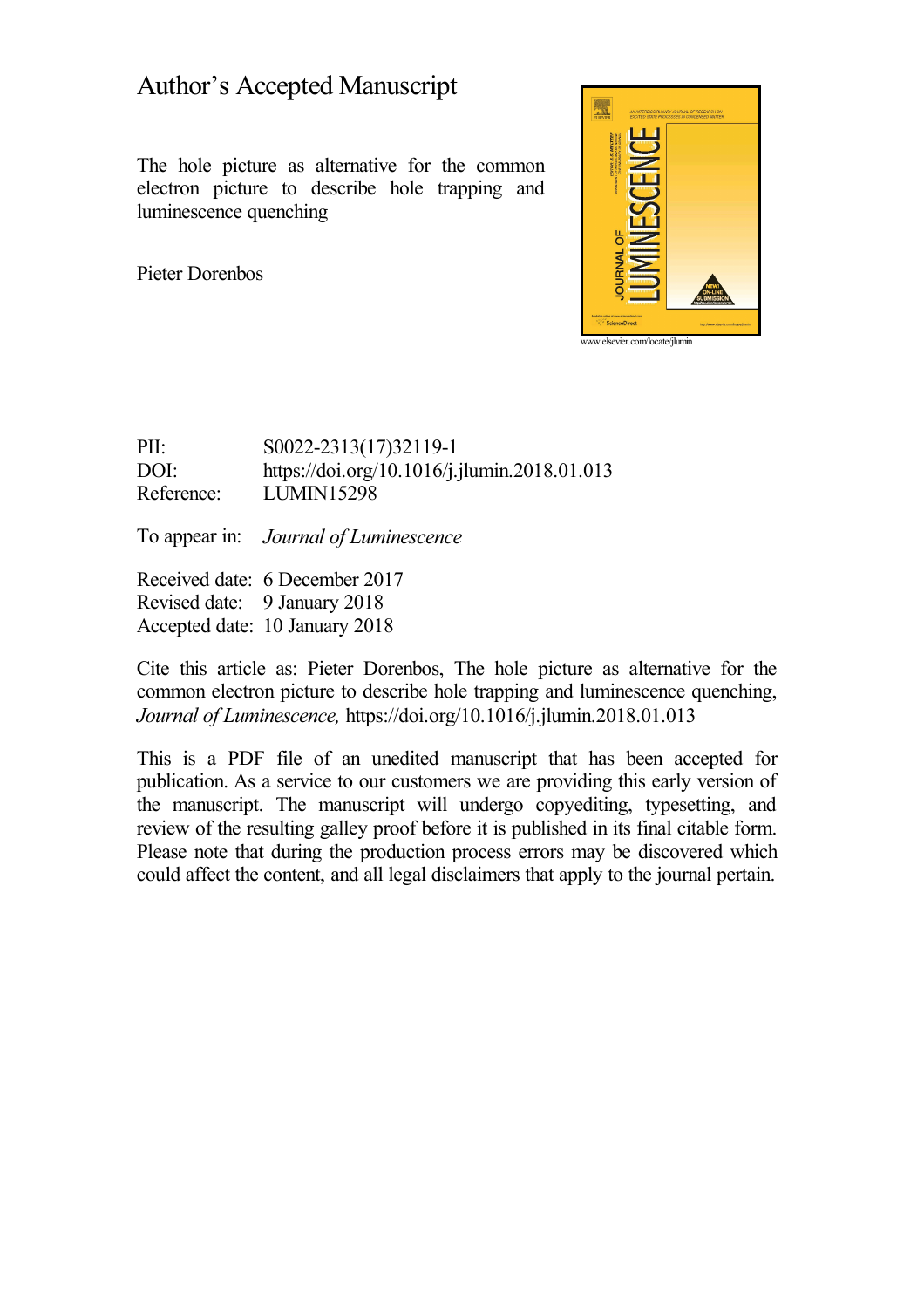# The hole picture as alternative for the common electron picture to describe hole trapping and luminescence quenching

Pieter Dorenbos

Delft University of Technology, Faculty of Applied Sciences, Department of Radiation Science and Technology, Section Luminescence Materials, Mekelweg 15, 2629 JB Delft, Netherlands email:p.dorenbos@tudelft.nl tel: +31 15 2781336 (Dated: January 11, 2018)

#### Abstract

Electronic level schemes with the host valence and conduction band together with the level locations of ground and excited states of defects are used to explain and predict luminescence and carrier trapping phenomena. These schemes are always constructed and interpreted by using the electron picture. In this work the alternative hole picture is presented. Such picture is sometimes used in the field of semi-conductors but hardly ever in the field of wide band gap inorganic compounds. We will focus on the lanthanides, and first show where to draw the hole ground state and excited hole states in our scheme. It leads to up-side-down Dieke diagrams and up-side-down configuration coordinate diagrams but for the rest everything is equivalent to the electron picture. With the hole picture, luminescence quenching via hole ionization to the valence band and hole trapping in defects can be illustrated much more conveniently than with the electron picture. As examples the quenching of the  $\text{Th}^{3+5}D_4$  emissions by electron ionization and the quenching of the  $Eu^{3+5}D_0$  emissions by hole ionization are compared.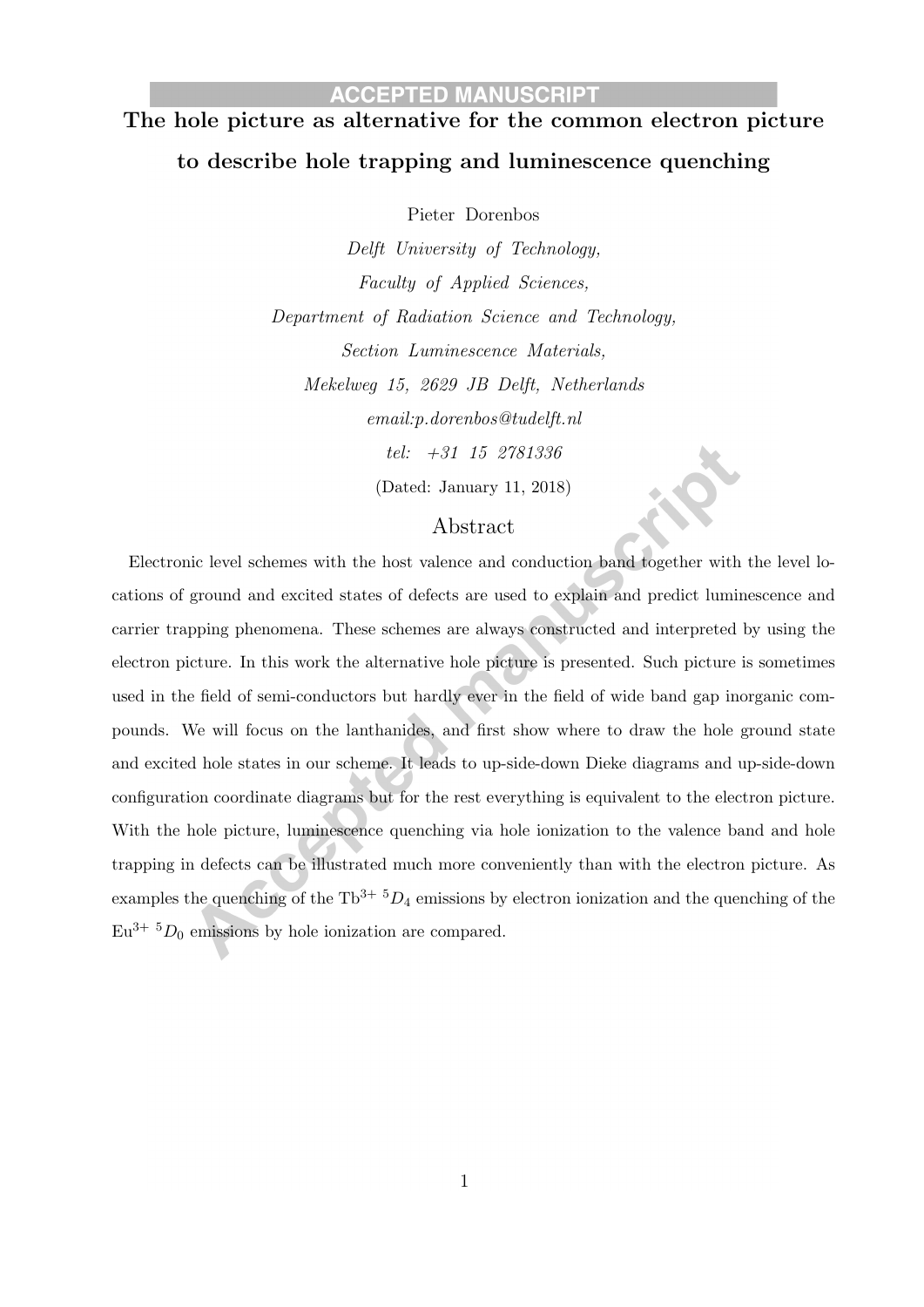#### I. INTRODUCTION

An electronic level scheme is a scheme that shows the level energies of a luminescence centre or carrier trapping center with respect to the host valence and conduction bands. Such scheme is always constructed from the perspective of the electron, and is then used to illustrate the path of the electron during excitation, ionization, trapping, recombination, emission, tunnelling etc. We are raised with such schemes and so used to it that we also apply it in cases when another type of scheme may be more appropriate. In describing charge carrier trapping in persistent luminescence phosphors we tend to focus on the electron trap and always seem to forget about the hole trap, although its role in the trapping mechanism is of equal importance. Luminescence quenching via electron ionization to the conduction band is well understood and described with a level scheme using the electron picture. Luminescence quenching via hole ionization to the valence band is also a possible quenching route. Such quenching appears difficult to illustrate with the electron picture, yet we frequently tend to use it.

This work first illustrates the electron picture to show what it can be used for. Because there is good information on lanthanide level locations the focus is on that group of elements. The problems that arise with the electron picture when describing how a hole is being trapped and how luminescence is quenched by hole ionization to the valence band is illustrated. Next the alternative hole picture is presented. It is hardly ever used for wide band gap inorganic compounds but is occasionally used to desribe luminescence of transition metals in small band-gap semi-conductors like  $\text{GaN:Fe}^{3+}$  [1] or  $\text{ZnS:Cu}^{+}$ ; Fe<sup>3+</sup> [2]. We will apply the hole picture to describe the quenching of  $Eu^{3+}$  emission via the charge transfer state, and to describe charge transfer luminescence involving  $Yb^{3+}$ . The problems using the electron picture vanish when using the hole picture. Finally, we will compare the quenching temperature of the  ${}^5D_4$  emissions of Tb<sup>3+</sup> due to electron ionization with the quenching temperature of  ${}^5D_0$  emissions of Eu<sup>3+</sup> due to hole ionization in compounds.

#### II. THE ELECTRON PICTURE

Figure 1 shows the level locations of  $Ce^{3+}$ ,  $Sm^{2+}$ ,  $Eu^{2+}$ , and  $Tb^{3+}$  in  $YPO_4$  relative to the vacuum level. The methods and parameters used to determine the vacuum referred binding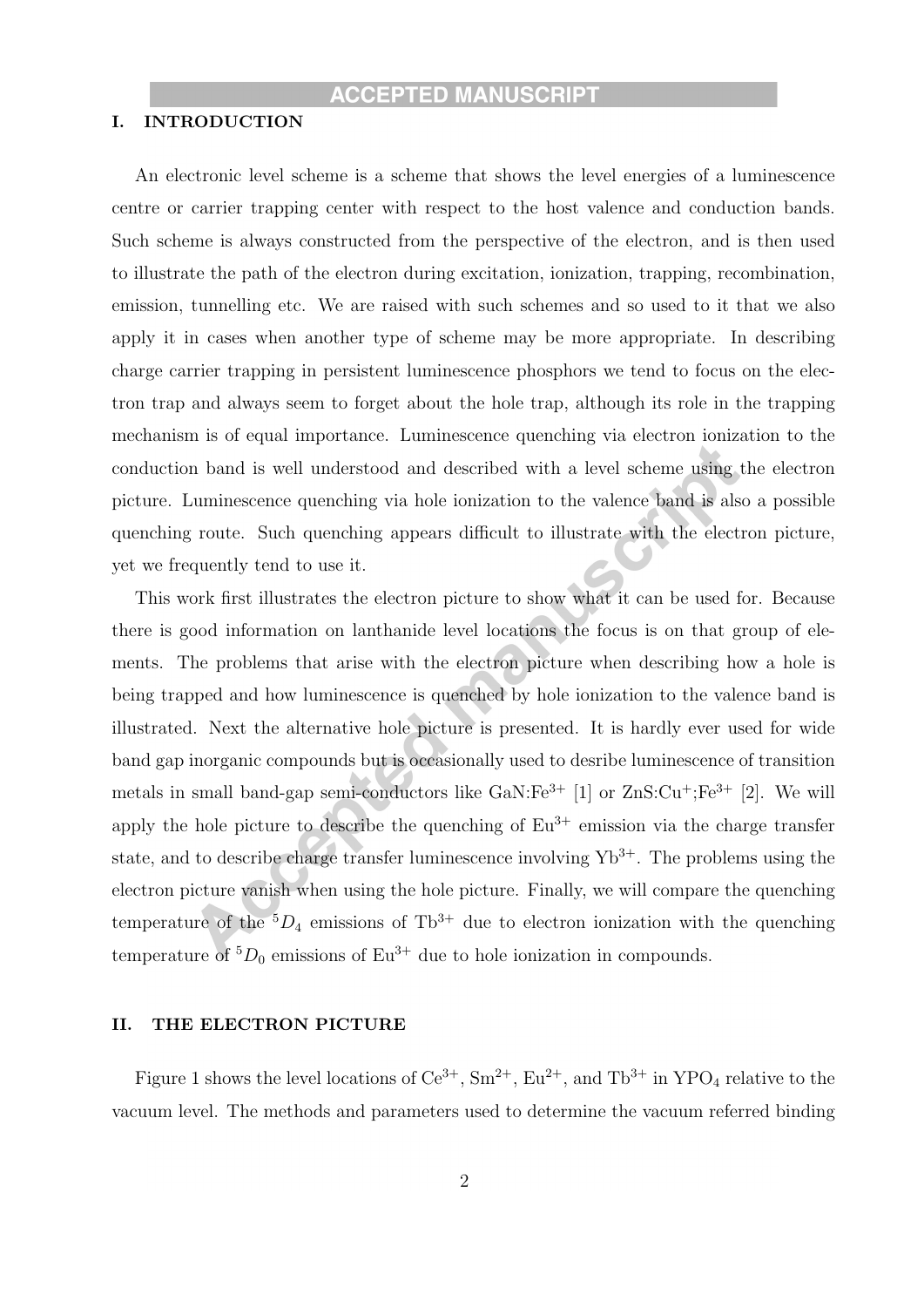energies (VRBE) can be found elsewhere [3, 4]. Upon excitation across the band gap, an electron is promoted from the valence band into the conduction band leaving a hole behind. Such transition is indicated by arrow 1. Arrow 2 represents the  $4f\rightarrow 5d$  excitation of  $Ce^{3+}$ , and arrow 3 represents the thermal ionization of the excited electron to the conduction band (CB).  $Ce^{3+}$  is being oxidized and becomes  $Ce^{4+}$  and a free electron is created. That electron can be trapped in, for example, a defect like  $\text{Sm}^{3+}$ . The electron first enters excited  $\text{Sm}^{2+}$ levels (arrow 4) and then cascades down (arrow 5) to the ground state. During the cascade it may emit a photon or otherwise energy is dissipated in phonon emission [5]. The right hand side of Fig. 1 shows the coordinate configurational diagram (CCD) often used to explain luminescence quenching via the CB. Here it applies to the quenching of the 5d-4f emission of  $Ce^{3+}$  in YPO<sub>4</sub> but it equally well applies to the 5d-4f emission of  $Eu^{2+}$  [6] or to the emissions from the  ${}^5D_4$  level of Tb<sup>3+</sup> in compounds with low lying conduction bands [7]. The excited 5d-state parabola is slightly shifted to another configuration coordinate because of lattice relaxation. After or during thermal ionization (arrow 3) of the excited 5d-electron, a much stronger lattice relaxation takes place leading to a more offset CT-parabola. The ionized electron may return radiation less (arrow 6) to the 4f ground state and emission will be quenched. The energy barrier for thermal quenching is then related to the energy difference between the 5d-level location and the CB-bottom. Note that in the level scheme and also in the CC-diagram we follow the path of the electron, and these are therefore illustrations in the electron picture.

Suppose we have the persistent luminescence phosphor  $SrAl<sub>2</sub>O<sub>4</sub>:Eu<sup>2+</sup>; Dy<sup>3+</sup>$ , and by means of  $\beta$ -irradiation holes in the VB and electrons in the CB are created. The electrons will be trapped by  $Dy^{3+}$  (or  $Dy^{3+}$  associated defects) and the holes will be trapped by  $Eu^{2+}$  to create  $Eu<sup>3+</sup>$  [8]. The electron excitation and electron trapping can conveniently be illustrated in the electron picture, but what actually happens during hole trapping is always ignored in literature. Usually an arrow is drawn from the top of the VB to the  $Eu^{2+}$  ground state, indicated for  $\text{YPO}_4$  by arrow 7 in Fig. 1, as if the hole jumps upwards in a single jump to its final state. Is it a single jump or are other states in between? What are those states and how should that be illustrated? Usually those questions are not asked.

Also describing the thermal quenching of  $Eu^{3+}$  red emission from the  ${}^{5}D_0$  level by the charge transfer state provides us with difficulties in the electron picture. During charge transfer, an electron is transferred from the top of the valence band, i.e., a nearest neighbour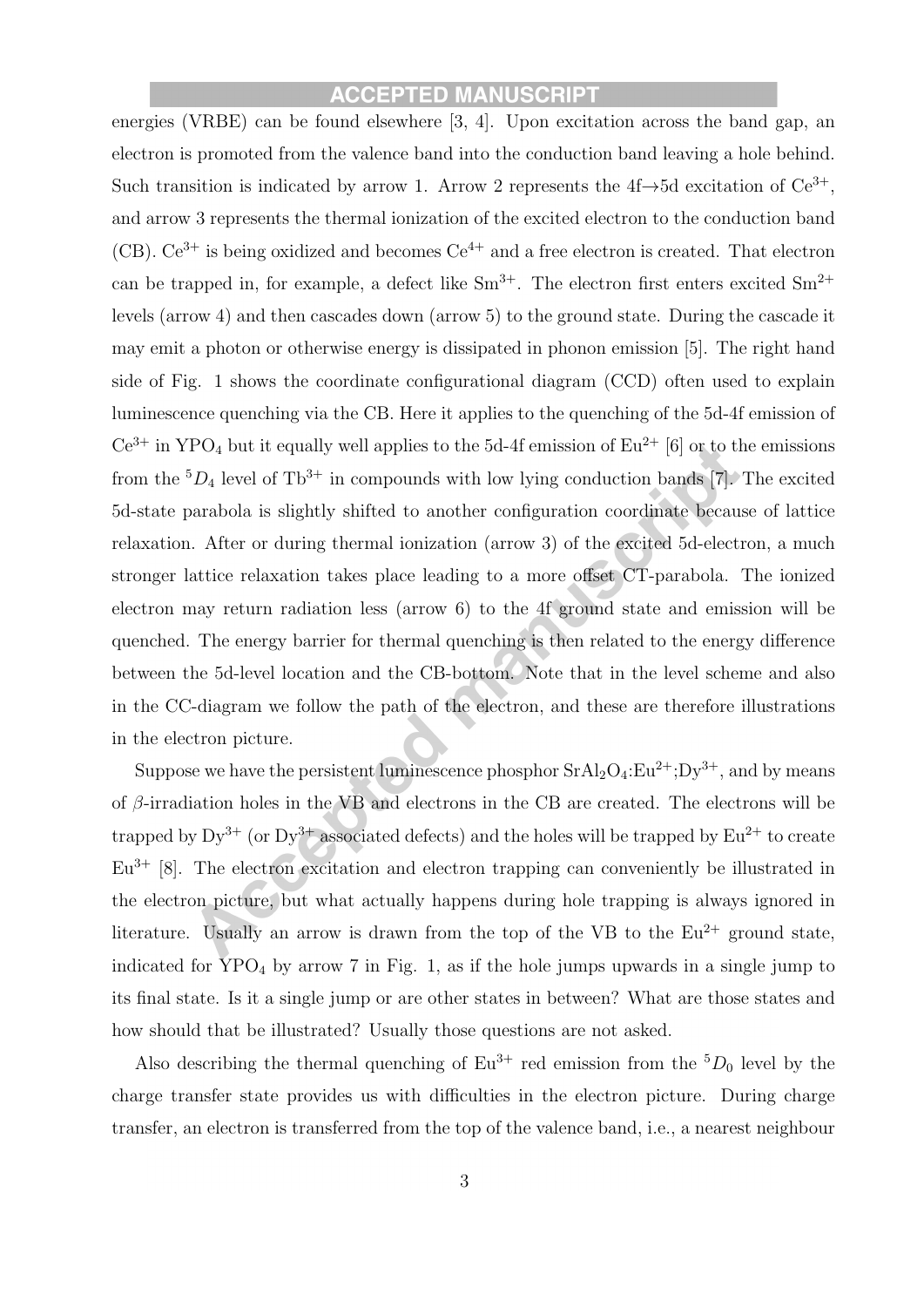anion, to  $Eu^{3+}$  to create the ground state of  $Eu^{2+}$  leaving a hole in the valence band. This is illustrated by arrow 1 in Fig. 2 that pertains to  $Y_2O_2S:Eu^{3+}$  [9]. The electron rapidly returns to the hole in the valence band (arrow 2) leaving  $Eu^{3+}$  in an excited state that is followed by the red emission from the  ${}^5D_0$  level (arrow 3). In the electron picture we have to draw the  $Eu^{3+}$  transitions separate from the CT transition even though everything relates to the same Eu atom. What happens in between excitation and emission cannot be illustrated in this picture. The configuration coordinate diagram on the right of Fig. 2 illustrates the Struck and Fonger model from 1970, that is still used today, of quenching of  $Eu^{3+}$ emission via the CT-state<sup>[10]</sup>. Struck and Fonger consistently write in terms of excitations and states, and although they never even use the word electron or electron excitation we often tend to interpret the CCD in the electron picture. It shows the  ${}^{7}F_{0}$  ground state and  $5D_0$  excited state parabolas together with the VB $\rightarrow$ Eu<sup>3+</sup> CT-state. The later one shows a large configurational coordinate offset due to strong lattice relaxation after electron transfer. Thermal quenching is explained by the thermally activated transfer from the  ${}^5D_0$  state to the CT-state and the system then returns radiationless to the ground state parabola. In the electron picture the CCD suggests that an electron is excited from the  $Eu^{3+}$  ground state to the CTS which clearly is not the case.  $Eu^{4+}$  is definitely not created but an electron is excited from an anion. In the electron picture the drawn CCD is somewhat misleading, i.e., it cannot be used to follow the path of the electron.

# III. THE HOLE PICTURE

The above problems of illustrating and describing hole capture, excitation of  $Eu^{3+}$  emission via the CT-state, and the quenching of its emission via that same state can all be solved by changing the electron picture for the hole picture. Figure 3 is a level scheme using such hole picture. Here, a hole (or missing electron) moves upward in a diagram to lower its energy. Across band gap excitation is then represented by a downward pointing arrow from the completely hole filled CB to the hole empty VB as illustrated by the downward pointing arrow 1. This transition is equivalent with the upward pointing arrow 1 in the electron picture of Figure 1. The trapping of a hole from the VB by  $Eu^{2+}$  in the electron picture creates  $Eu^{3+}$ . The  $Eu^{2+}$  ground state electron level location in the electron picture is then equivalent to the  $Eu^{3+}$  ground state hole level location in the hole picture. The familiar zigzag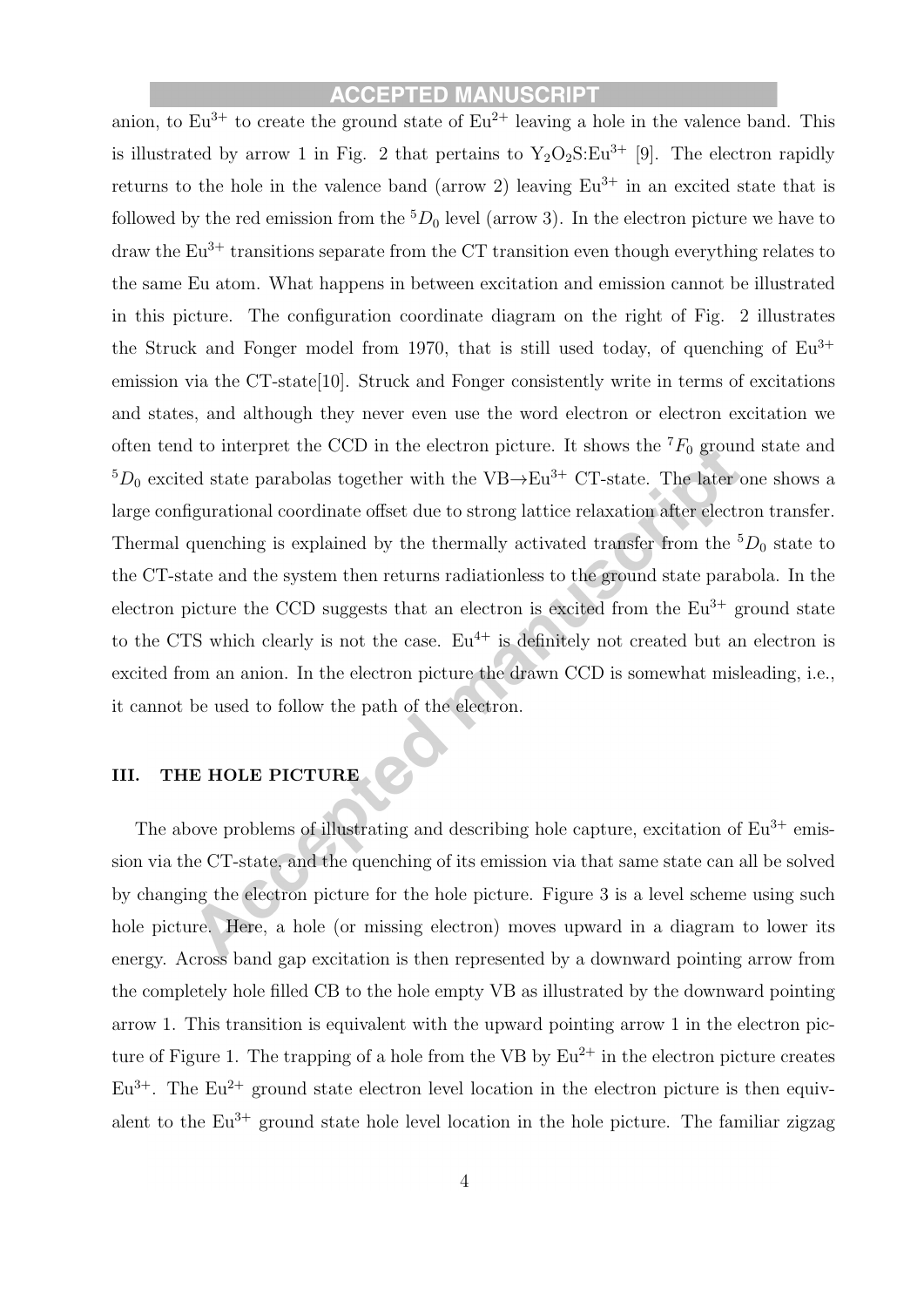curve labelled a) in Fig. 3 connects, in the electron picture, the ground state electron levels of the divalent lanthanides. In the hole picture, however, the same zigzag curve connects the ground state levels of the holes in the trivalent lanthanides. The curve and the states can therefore be labelled as  $\text{Ln}^{2+/3+}$ . Such notation is quite common in semi-conductor physics when dealing with electron donor and electron acceptor states. Donor ionization is then the same as the electron transfer to the CB and acceptor ionization is the hole transfer to the VB.

Returning to the question how to illustrate excited hole states of  $Eu^{3+}$  within the hole picture, we have to use the up-side-down Dieke diagram of  $4f<sup>n</sup>$  energy levels. This means that the excited electron state levels of  $Eu^{3+}$  from the familiar Dieke diagram should be turned up-side down with the ground state at the  $Eu^{2+/3+}$  level location in the band gap. In Figure 3 we have applied this to  $Eu^{3+}$  and  $Yb^{3+}$ . It is now immediately clear how a hole is being trapped from the valence band by  $Eu^{2+}$ . The ionized hole first enters excited hole states of  $Eu^{3+}$  (arrows 2) and then moves further upwards to the  $Eu^{3+}$  ground state (arrow 3). The transitions between the  ${}^5D_0$  excited state and  ${}^7F_J$  lower energy states can then be radiative. Figure 3 also illustrates the CCD in the hole picture. Now all parabolas must be facing downwards. The VB $\rightarrow$ Eu<sup>3+</sup> charge transfer is equivalent to the photo-ionization of a hole from  $Eu^{3+}$  to the VB. Upon photo-ionizing there is a strong lattice relaxation leading to an offset CCD parabola. From there the hole may relax to the  ${}^5D_0$  level to generate red  $Eu^{3+}$  emission (arrow 3) but it may also relax to one of the  $^{7}F_J$  levels (arrow 4) and then emission will be quenched.

 $Yb^{3+}$  with one hole in the 4f orbital has a more simple energy level structure than  $Eu^{3+}$ does. There is the  ${}^{7}F_{7/2}$  ground state with  ${}^{2}F_{5/2}$  as the only 4f<sup>13</sup> excited state. Contrary to  $Eu^{3+}$  an ionized hole may return to  $Yb^{2+}$  by photon emission which is also known as charge transfer luminescence [11, 12]. The hole picture for  $Yb^{3+}$  explains very nicely in one diagram the occurrence of such CT-luminescence. On ionization of the hole from  $Yb^{3+}$  to the VB (arrow 4), a radiative hole transition to the  ${}^{2}F_{7/2}$  Yb<sup>3+</sup> ground state (arrow 5) or to the  ${}^{2}F_{5/2}$  excited state (arrow 6) occurs. It leads to two wide CT-luminescence bands separated by about 1.25 eV. The CT-emission to the  ${}^{2}F_{5/2}$  excited state is followed by  $\approx 980$ nm (1.25 eV) narrow band Yb<sup>3+</sup>  ${}^{2}F_{5/2} \rightarrow {}^{2}F_{7/2}$  emissions (arrow 7).

The hole picture now solves all problems raised with the electron picture. The need to illustrate the VB $\rightarrow$ Eu<sup>3+</sup> CT excitation separate from the emission of Eu<sup>3+</sup> in Fig. 2 has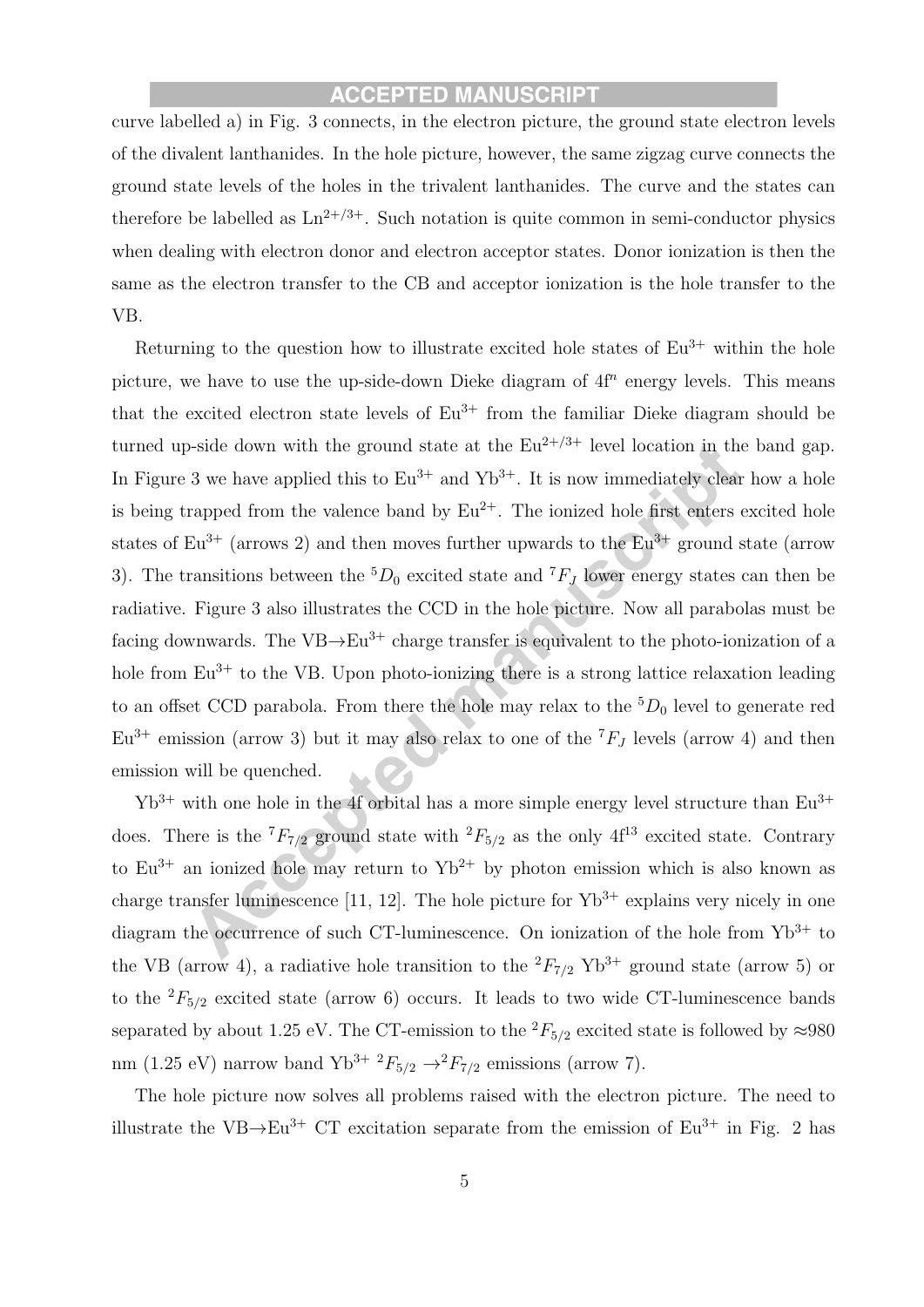disappeared. The CC-diagram of the Struck and Fonger model that cannot be used to follow the path of the electron makes perfect sense in the hole picture. All transitions and parabolas should refer to hole states instead of electron states, and then one may follow the path of the hole during excitation, relaxation, emission or quenching. The description of hole trapping from the valence band in the hole picture is entirely similar to the description of electron trapping from the conduction band in the electron picture. Also the route of the electron in the CCD when describing quenching via thermal ionization to the CB in the electron picture is entirely similar to that of the hole in the hole picture.

# IV. LUMINESCENCE QUENCHING BY ELECTRON OR BY HOLE IONIZA-**TION**

Generally the thermal quenching of luminescence intensity I(T) with temperature T can be expressed by

$$
I(T) = \frac{I(0)}{1 + \frac{\Gamma_0}{\Gamma_\nu} exp(\frac{-\Delta E}{k_B T})} \tag{1}
$$

where  $\Gamma_{\nu}$  is the radiative decay rate,  $\Gamma_{0}$  is the attempt rate for thermal quenching,  $k_{B}$  is the Boltzmann constant, and  $\Delta E$  is the energy barrier for thermal quenching. The attempt rate  $\Gamma_0$  has similar magnitude as the maximum phonon frequency in compounds. It is typically  $1-3\times10^{13}$  Hz corresponding with phonon energies of 330 to 1000 cm<sup>-1</sup>.

We will use the  $4f^8[{}^5D_4]$  emissions of Tb<sup>3+</sup> to illustrate quenching by electron ionization. The VRBE in the  ${}^5D_4$  state of Tb<sup>3+</sup> is in many oxides, like in Fig. 1 for YPO<sub>4</sub>, found near -5 eV. Then, when the CB-bottom is below about -3 eV and also below the lowest  $\text{Th}^{3+}$  5dlevel, thermal quenching of  ${}^5D_4$  emission may proceed by electron ionization. Figure 4 shows the quenching temperature  $T_{0.5}$  for the Tb<sup>3+ 5</sup>D<sub>4</sub> emission against the energy difference between the Tb<sup>3+ 7</sup> $F_6$  g.s. and the CB-bottom. Most of the data on transition metal based compounds is from [7], and data from literature on other compounds were added [14–16]. To establish the VRBE at the CB-bottom, we used the latest set of parameter values for VRBE construction as proposed in [17]. By using a typical radiative decay rate of 500 Hz (2 ms) for the  ${}^5D_4$  emissions and Eq. (1), the quenching temperature  $T_{0.5}$  is predicted to change with about 475K/eV. The dashed line in Fig. 4 was constructed with that slope, and indeed data tend to scatter around that line. The intercept with the horizontal axis is near 3.95 eV which is 0.4 eV above the emitting  ${}^5D_4$  level. This energy can be regarded as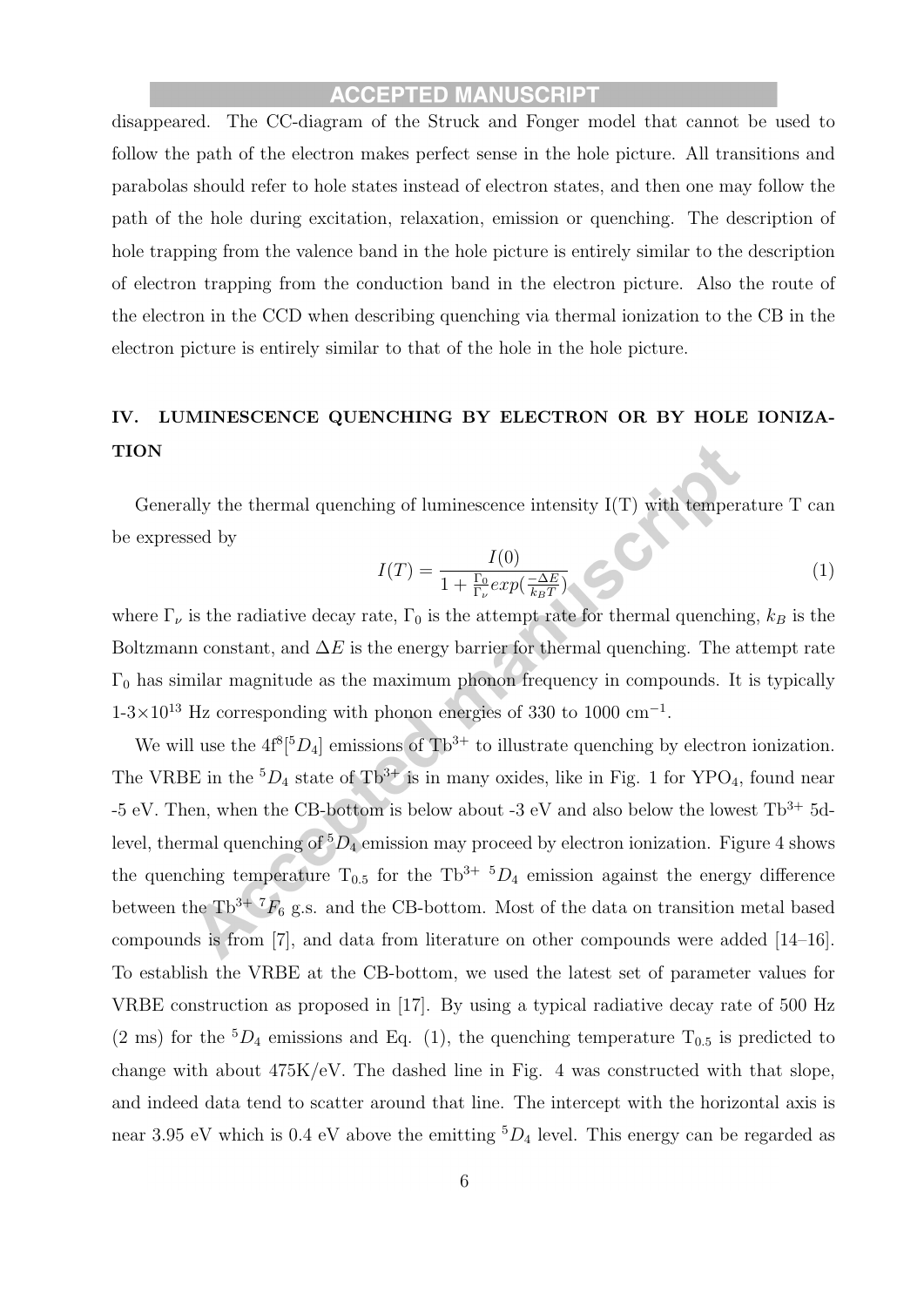a measure for the energy lost in lattice relaxation. The energy difference  $\Delta E(T_{F_6} - CB)$  is actually the energy of the IVCT band that can be observed in excitation spectra of  $\text{Th}^{3+}$ emission[13].

To illustrate quenching via hole ionization one may use data on the quenching of  $Eu^{3+}[{}^{5}D_{0}]$  emissions. Figure 5 shows the onset temperature  $T_k$  for thermal quenching of  $Eu^{3+}$  emission against the energy of the CT-band as was presented in [17]. The typical radiative rate for the  $Eu^{3+}$  emission is, like for  $Tb^{3+}[{}^{5}D_4]$  emissions, 500 Hz (2 ms), and when we assume that the onset of thermal quenching corresponds with the temperature  $T_{0,1}$ where emission intensity has dropped by 10% we predict with Eq. (1) that  $T_{0,1}$  will change with 430 K/eV. In Fig. 5 a line with such slope has been constructed, and indeed data tend to scatter around such line with an intercept on the horizontal axis about 0.6 eV above the energy of the  ${}^5D_0$  level. Note that 0.6 eV is also the typical width of the Eu<sup>3+</sup> CT-band [18] and it is indicative for the amount of energy that is lost in lattice relaxation.

#### V. SUMMARY AND CONCLUSIONS

This work demonstrates that the difficulties that arise to describe VB hole trapping,  $Yb^{3+}$ CT-luminescence, and luminescence quenching of  $Eu^{3+}$  emission when using the electron picture vanish when using the hole picture. The hole ground state of a trivalent lanthanide should be placed at the same location as the electron ground state of the corresponding divalent lanthanide. Quenching by hole ionization to the VB in the hole picture then appears a mirror image to quenching by electron ionization to the CB in the electron picture. Excited hole states are given by the up-side-down Dieke diagrams, and the quenching is described by up-side-down configuration coordinate diagrams. Lowering the conduction band decreases the quenching temperature of  $\text{Th}^{3+}$   $^5D_4$  emission due to electron ionization at a rate of  $475K/eV$ . A similar rate applies for the decrease of quenching temperature of  $Eu^{3+5}D_0$ emission due to hole ionization when the valence band is raised in energy.

- [1] R. Heitz, P. Maxim, L. Eckey, P. Thurian, A. Hoffmann, I. Broser, K. Pressel, B. K. Meyer, Phys. Rev. B55 (1997) 4382.
- [2] A. Hoffmann, R. Heitz, I. Broser, Phys. Rev. B41 (1990) 5806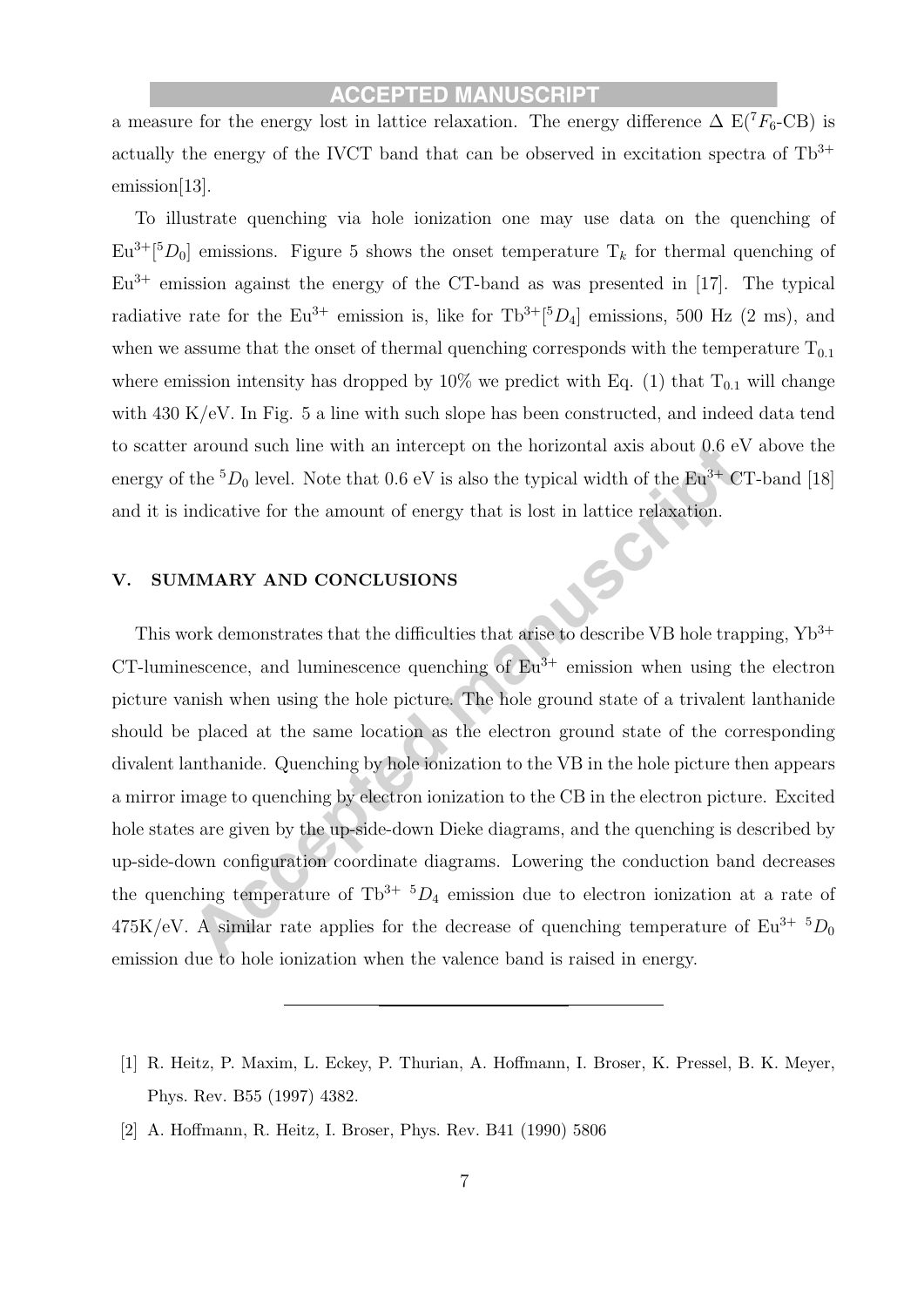#### **IUSCRIPT ACCEPTED MAN**

- [3] P. Dorenbos, Phys. Rev. B 85 (2012) 165107.
- [4] P. Dorenbos, J. Lumin. 136 (2013) 122.
- [5] N.R.J. Poolton, A.J.J. Bos, P. Dorenbos, J. Phys. Condens. Matter 24 (2012) 225502.
- [6] P. Dorenbos, J. Phys. Cond. Matter 17 (2005) 8103.
- [7] P. Dorenbos, E.G. Rogers, ECS Journal of Solid State Science and Technology, 3 (2014) R150.
- [8] P. Dorenbos, J. Electrochem. Soc. 152 (2005) H107.
- [9] H. Luo, A.J.J. Bos, P. Dorenbos, J. Phys. Chem. C. 121 (2017) 8760.
- [10] C.W. Struck, W.H. Fonger, J. Lumin. 1,2 (1970) 456.
- [11] E. Nakazawa, J. Lumin. 18/19 (1979) 272.
- [12] L. van Pieterson, M. Heeroma, E. de Heer, A. Meijerink, J. Lumin. 91 (2000) 177.
- [13] P. Boutinaud, E. Cavalli, M. Bettinelli, J. Phys. Cond. Matter 19 (2007) 386230.
- [14] D.F. Grabtree, J. Phys. D.: Appl. Phys. 8 (1975) 2097.
- [15] E. Zych, D. Kulesza, Zeitschrift fur Naturforsch. 69b (2014) 165.
- [16] Zuoqiu Liang, Jinsu Zhang, Jiashi Sun, Xiangping Li, Lihong Cheng, Haiyang Zhong, Shaobo Fu, Yue Tian, Baojiu Chen, Physica B: Condens. Matter, 412 (2013) 36.
- [17] P. Dorenbos, Opt. Materials 69 (2017) 8.
- [18] P. Dorenbos, J. Phys.: Condens. Matter 15 (2003) 8417.

Accepted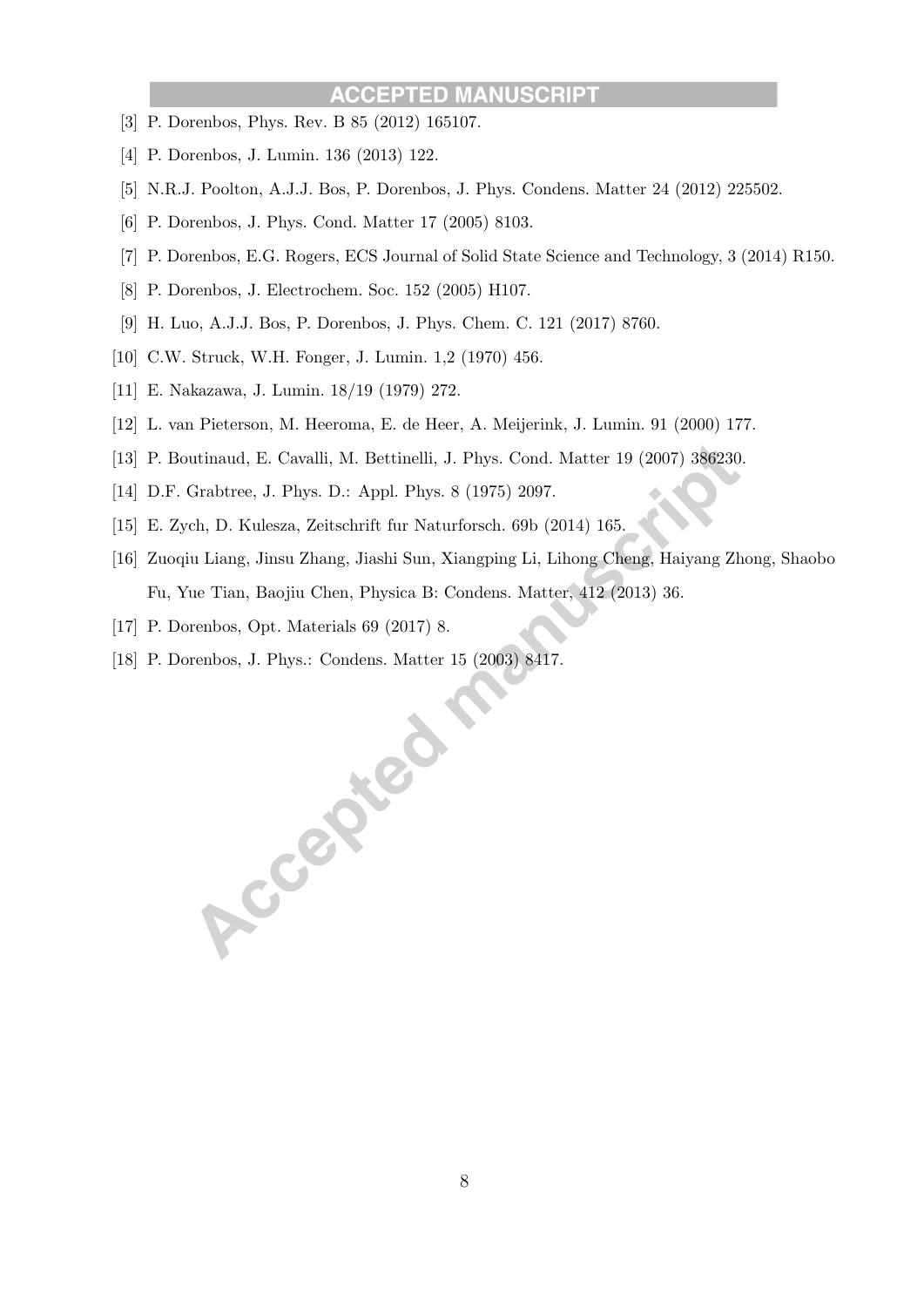# Figure captions



FIG. 1: The electron picture of level energies for  $Ce^{3+}$ ,  $Sm^{2+}$ ,  $Eu^{2+}$  and  $Tb^{3+}$  in YPO<sub>4</sub> with on the right the configuration coordinate diagram illustrating the quenching of Ce<sup>3+</sup> 5d-4f emission<br>via electron transfer to the CB.<br>**All the configuration** via electron transfer to the CB.

9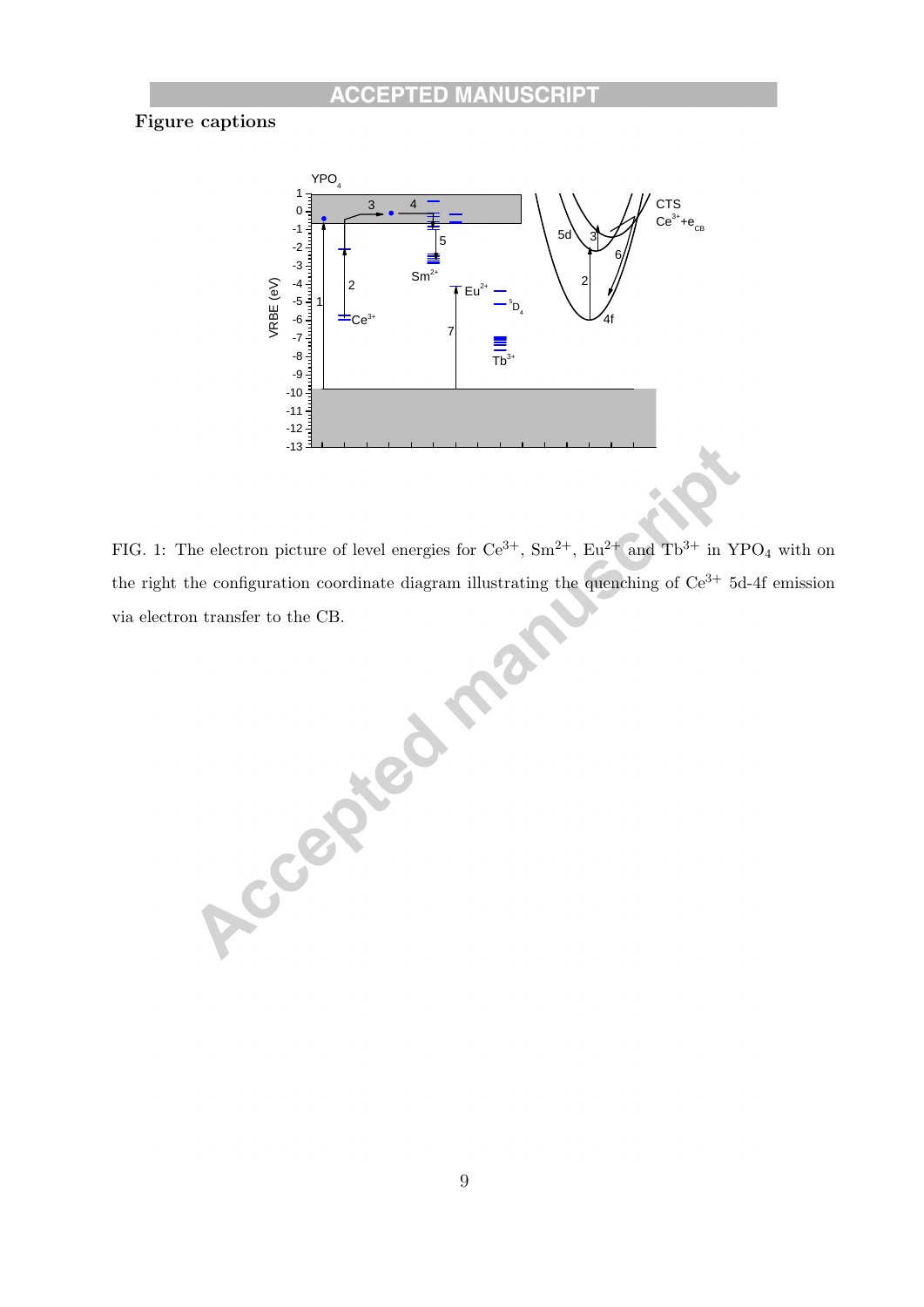#### **ACC** ED EPTI C.



FIG. 2: The electron picture of  $Eu^{3+}$  and  $Eu^{2+}$  levels in  $Y_2O_2S$  with on the right the configuration coordinate diagram illustrating the Struck and Fonger model of quenching of  $Eu^{3+} D_0 \rightarrow T_{fJ}$ emission via the  $VB \rightarrow Eu^{3+}$  charge transfer state.



FIG. 3: The hole picture of hole level ground and excited states of  $Eu^{3+}$  and  $Yb^{3+}$ . The zigzag line a) connects the hole ground state level locations of the trivalent lanthanides. The configuration coordinate diagrams illustrate  $Eu^{3+}$  excitation and emission quenching and  $Yb^{3+}$  charge transfer luminescence in the hole picture.